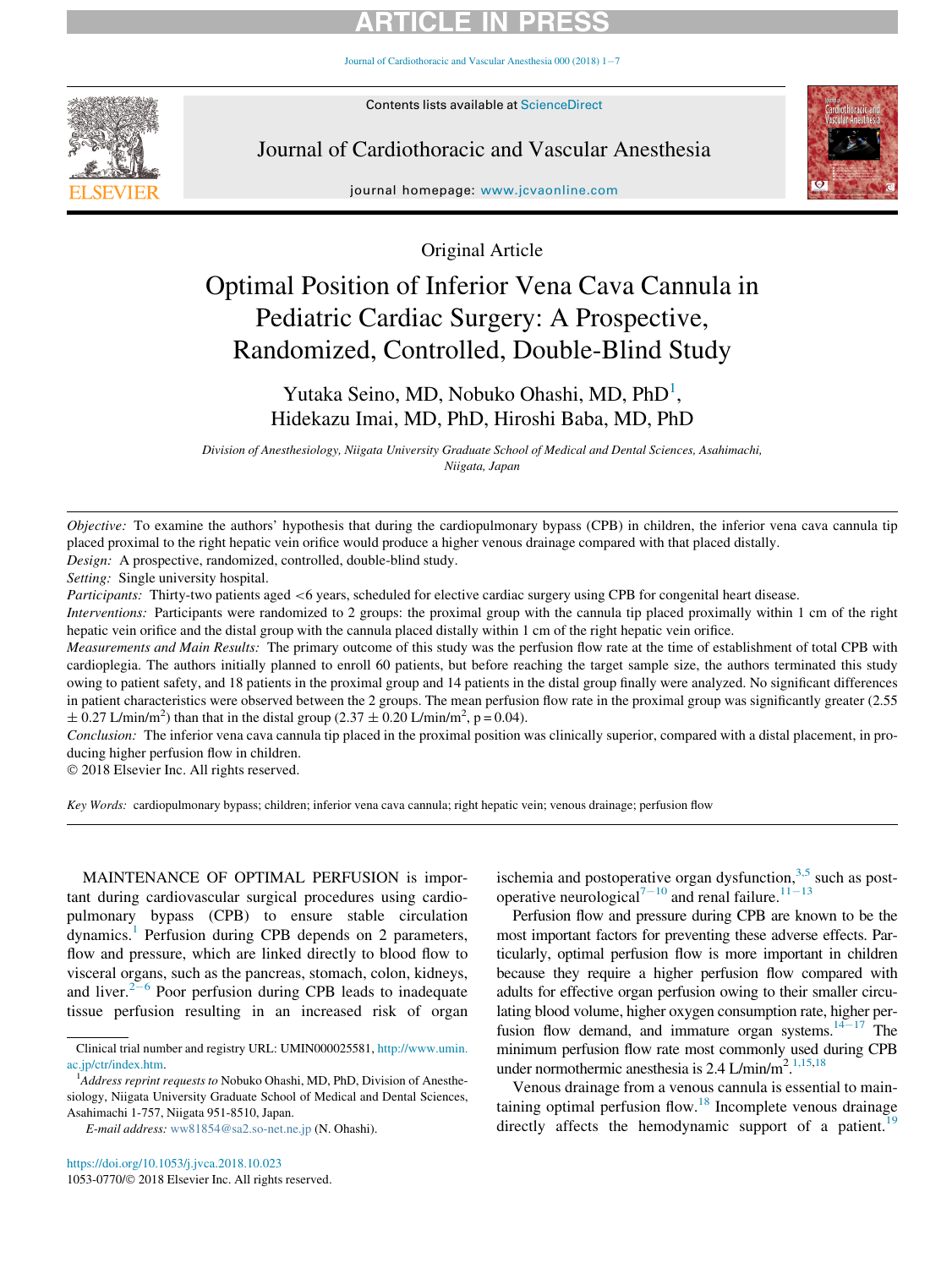### ITICLE IN PRE

Although venous drainage from a venous cannula is affected by several factors, such as hematocrit, body temperature, cannula size, length of venous drainage line, air in the venous drainage line, low blood volume, and obstruction of the cannula, the inferior vena cava (IVC) cannula position also is considered one of the most important factors.  $2\overline{0}-23$  $2\overline{0}-23$ 

Indeed, the IVC cannula often is misplaced unintentionally in hepatic veins and causes insufficient venous drainage.<sup>[22,24](#page-6-6),[25](#page-6-7)</sup> Particularly, the right hepatic vein (RHV) is most likely to have the cannula misplaced because it is anatomically the largest hepatic vein and enters the IVC at an oblique angle, and almost 10% of IVC cannulas were found to be placed primarily in the RHV. $^{24,25}$  $^{24,25}$  $^{24,25}$  To prevent this, transesophageal echocardiography (TEE)-guided IVC cannulation has been recommended widely.<sup>[22,24](#page-6-6)</sup> However, the optimal tip position of the IVC cannula has not been reported. In the authors' institution, similar to other institutions, IVC cannulas generally are inserted in the proximal side or the distal side to the RHV orifice, which is the IVC at the RHV bifurcation level, depending on the decision of the anesthesiologists who perform the TEE. $24-26$  $24-26$  $24-26$  Particularly, in children, the authors occasionally have observed that the IVC cannula tip placed distal to the RHV orifice under TEE-guided IVC cannulation had to be repositioned because of insufficient venous drainage, even if it was not misplaced in the RHV.

Therefore, the authors hypothesized that the IVC cannula tip placed proximal to the RHV orifice would produce a higher venous drainage than placement distal to the RHV orifice. The authors examined this hypothesis in a prospective, randomized, controlled, double-blind study.

#### Methods

#### Patients

Ethical approval for this study (approval no. 2706) was provided by the ethics committee of Niigata City General Hospital, Niigata, and the study was registered with the UMIN Clinical Trials Registry ([http://www.umin.ac.jp/ctr/index.htm;](http://www.umin.ac.jp/ctr/index.htm) identifier: UMIN000025581, January 9, 2017). This study was conducted at Niigata University Medical and Dental Hospital (Niigata, Japan), and patients were enrolled between January 2017 and October 2017. Written informed consent was obtained from the guardians of all the patients. The authors enrolled patients aged <6 years who were scheduled for elective cardiac surgery using CPB for congenital heart disease. The authors excluded patients who were not scheduled for IVC cannulation; who did not receive total CPB with cardioplegia; and who had a body weight >15 kg, congenital anomalies of the IVC, and signs of right heart failure.

#### Anesthetic Management

The children received premedication with a combination of rectal ketamine (5 mg/kg), midazolam (0.3 mg/kg), and atropine (0.03 mg/kg) 45 minutes before the induction of anesthesia. General anesthesia was induced either by inhalation of sevoflurane (5 vol%) or intravenous midazolam (0.3 mg/kg). A tracheal tube was inserted orally after the intravenous administration of atropine (0.01 mg/kg), fentanyl (4-10  $\mu$ g/ kg), and rocuronium (0.6-1.0 mg/kg). Anesthesia was maintained with sevoflurane (1-2 vol%), rocuronium, and fentanyl. An arterial catheter was inserted into the radial or ulnar artery. A central venous catheter was inserted into the right internal jugular vein. A TEE probe was inserted after evacuating air from the stomach with a gastric tube. All TEE examinations in this study were performed with a ProSound SSD  $\alpha$ 10 sonography machine (Aloka Co., Ltd., Tokyo, Japan), using a biplane probe (UST-52111S, Aloka) or a single-plane probe (UST-52110S, Aloka).

#### TEE Examination During Cannulation and CPB Procedures

CPB was started with a Staccato heart-lung machine S5 (LivaNova Co., Ltd., Tokyo, Japan) after the attachment of the aortic cannula using a Toyobo NSH heparin-coated cannula (Toyobo Engineering Co., Ltd., Tokyo, Japan) and the superior vena cava (SVC) cannula using the angled-type Toyobo Flexmate (Toyobo Engineering Co., Ltd., Tokyo, Japan). Subsequently, IVC cannulation using the Toyobo Flexmate (Toyobo Engineering Co., Ltd.), which is a commercially available straight cannula with no side hole, was performed under TEE guidance. The TEE operator monitored the view of the IVC inlet and hepatic veins at a transducer angle of 0˚. As described previously,  $24.27$  this view can be obtained easily by turning the probe to the patient's right side (clockwise) from the 4-chamber view and advancing the probe while keeping the right atrium and the orifice of the IVC at the center of the sector. During the insertion of the IVC cannula, the TEE operator checked that the cannula tip was inserted correctly into the IVC and not into the hepatic vein. If the IVC cannula was malpositioned in the hepatic veins, it was repositioned in the IVC. Thereafter, the IVC cannula was placed at the allocated position according to the instructions of the TEE operator. Because the cannula could shift during fixation or connection to CPB, the position of its tip was checked constantly under TEE guidance until the CPB was completely established. During these procedures, the surgical monitor that displayed the TEE image was disconnected to the TEE machine so that surgeons and perfusionists could not see the TEE image at all.

The authors set the target perfusion flow rate as 2.4 L/min/ m2 . Venous drainage was performed via gravity-dependent (siphon) drainage. Once all cannulation procedures were finished, and because the authors had not snared the SVC and IVC yet, venous drainage from them was sent to both the CPB and patient's own heart, so the patient's own cardiac output still existed. The authors defined this state as partial CPB. Then, the authors snared the SVC and IVC so that venous return from them was sent completely to the CPB via cannulas and did not return to the patient's own heart at all. This procedure was essential for producing a bloodless field of the heart during surgical procedures. The authors defined this state as total CPB. If the perfusion flow rate under total CPB was less than 1.7 L/min/m<sup>2</sup>, which is 70% of the target perfusion flow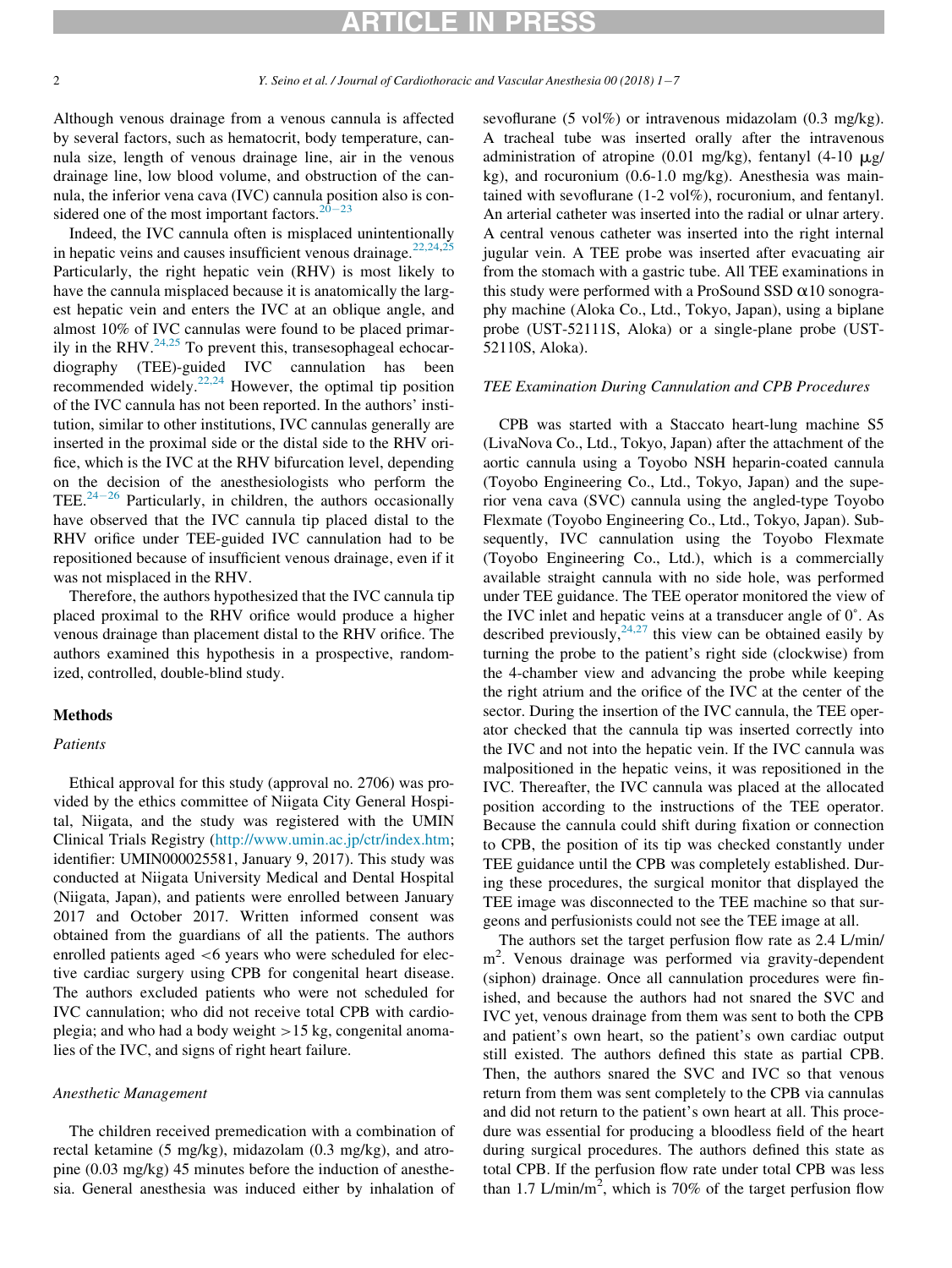rate, the authors returned to partial CPB and changed the IVC cannula positioning from the allocated position before measuring the primary outcome to improve the perfusion flow and included these cases in the secondary outcome. If the perfusion flow rate under total CPB could be obtained at least 1.7 L/min/ m<sup>2</sup>, the authors proceeded to the induction of cardioplegia because the patient's oxygen demand and required perfusion flow rate were satisfied by lowering their body temperature to 32-34˚C and reducing their metabolism and oxygen consumption during surgical procedures under total CPB with cardioplegia.<sup>[1](#page-5-0)</sup>

After that, the authors introduced cardiac arrest by the antegrade administration of cardioplegia. Immediately after cardiac arrest was introduced under total CPB, the authors measured the primary outcome.

#### Assessments

Patients were allocated randomly to 1 of 2 groups: the proximal group and distal group. The proximal group had the IVC cannula tip placed proximally within 1 cm of the RHV orifice, and the distal group had the cannula placed distally within 1 cm of the RHV orifice under TEE guidance. In this study, the authors defined the RHV orifice as the IVC at the RHV bifurcation level. At a transducer angle of 0˚, the RHV orifice was visualized easily as the position where the IVC and RHV are just joining  $(Fig 1, A)$  $(Fig 1, A)$ . In the proximal group, the tip of the cannula was positioned by pulling the probe slightly to the proximal side within 1 cm of the RHV orifice, where the IVC and RHV join (Fig  $1, B$ ). In the distal group, the tip of the cannula was positioned by advancing the probe slightly to the distal side within 1 cm of the RHV orifice, where the IVC and RHV separate ([Fig 1](#page-2-0),  $C$ ). When using a biplane probe, the authors also ascertained whether the cannula was placed correctly in the allocated position at a transducer angle of 90˚ as shown in Fig  $1, D$ . [Figure 2](#page-3-0) shows the actual TEE image where the IVC cannula was placed in each position. All TEE-guided procedures were performed by a single anesthesiologist (Y.S.), skilled in TEE and licensed by the Japanese Board of Perioperative Transesophageal Echocardiography. Randomization was determined using a computer-generated randomization sequence in blocks of 15. The allocations were concealed in sequentially numbered, sealed, opaque envelopes. The TEE operator opened the envelope containing the allocation result at the beginning of the surgery. Surgeons and perfusionists were blinded to the allocation of the patients throughout the study.

The patients' demographic data including age, sex, height, and weight were recorded. Surgical and anesthetic data including hematocrit, rectal temperature, and central venous pressure were recorded at the time of the establishment of total CPB with cardioplegia, and IVC diameter was measured by TEE before the establishment of CPB. CPB data, including aortic cannula size, SVC cannula size, IVC cannula size, priming volume of the circuit, and initial dilution ratio, also were evaluated.

This manuscript adheres to the applicable Consolidated Standards of Reporting Trials guidelines [\(Fig 3](#page-3-1)).

#### Statistical Analysis and Outcomes

Statistical analyses were performed using StatView software (SAS Institute, Cary, NC). Statistical significance was defined as  $p < 0.05$  using the 2-tailed Student t test for numerical data and the  $\chi^2$  test for categorical data.

<span id="page-2-0"></span>

Fig 1. Transesophageal echocardiography image used to determine the cannula tip position. (A) A view of the right hepatic vein (RHV) orifice at a transducer angle of 0˚. (B) The places where the authors guided the tip of the inferior vena cava (IVC) cannula in the proximal group, which was obtained by pulling back the probe proximally within 1 cm of the view of the RHV orifice. (C) The places where the authors guided the tip of the IVC cannula in the distal group, which was obtained by advancing the probe distally within 1 cm of the RHV orifice. (D) The places where the authors guided the tip of the IVC cannula in each group at a transducer angle of 90 $\degree$ . Dotted lines A, B, and C correspond to [Fig 1,](#page-2-0) A, B, and C, respectively, obtained at a transducer angle of  $0\degree$ .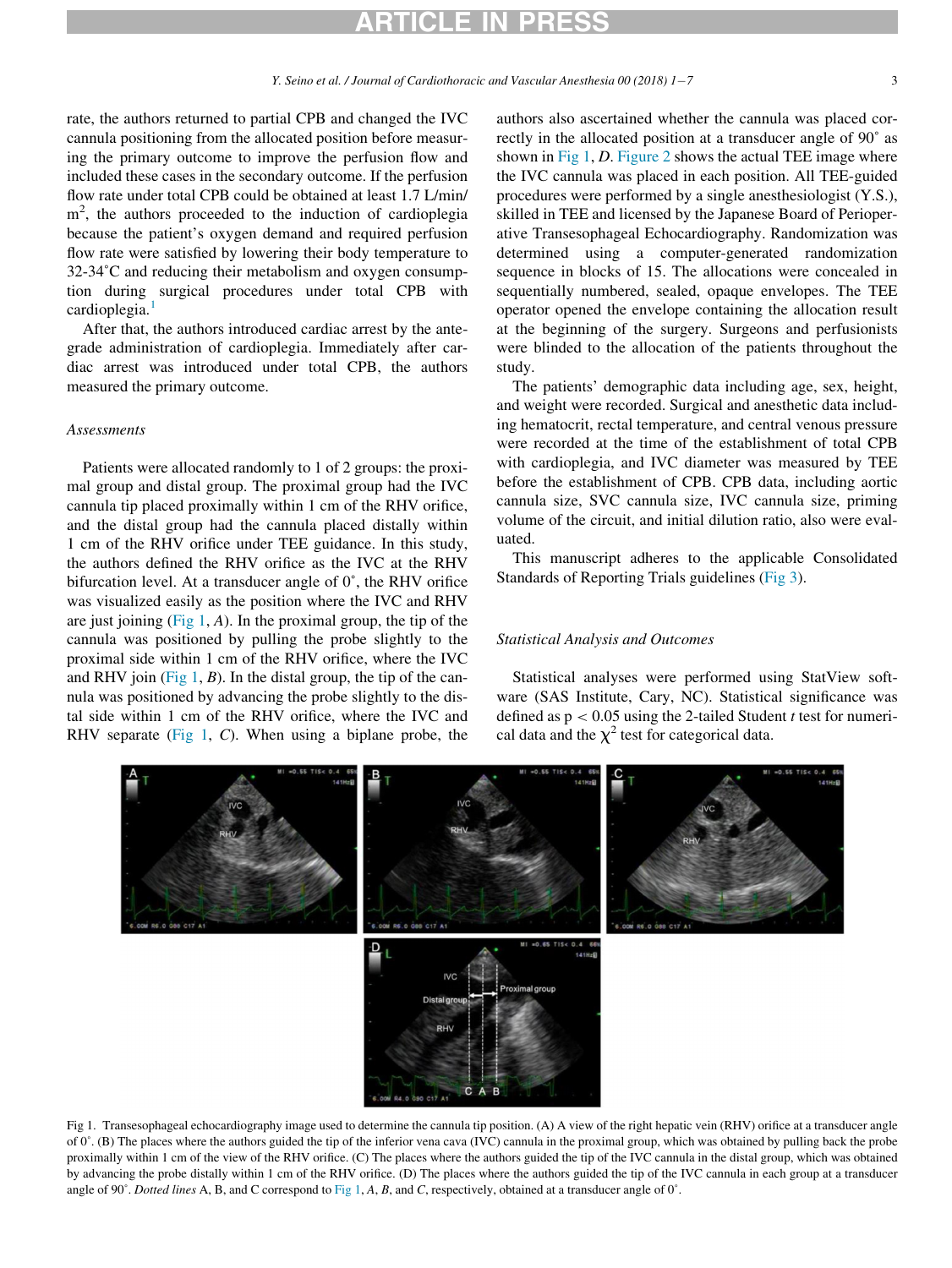$Y.$  Seino et al. / Journal of Cardiothoracic and Vascular Anesthesia 00 (2018) 1-7



<span id="page-3-0"></span>Fig 2. The actual transesophageal echocardiography (TEE) image where the inferior vena cava (IVC) cannula was placed in each position. (A) The actual TEE image with the cannula tip in the proximal group. The authors checked that the TEE image was monitoring the IVC cannula tip correctly by confirming that the cannula disappeared when advancing the probe slightly from this view. (B) The actual TEE image with the cannula tip in the distal group. The authors checked that the TEE image was monitoring the IVC cannula tip correctly by confirming the cannula disappeared when advancing the probe slightly from this view.

According to a retrospective pilot study involving 26 patients, the mean perfusion flow rate (standard deviation) was 2.51 (0.16) L/min/m<sup>2</sup> in the proximal group and 2.25 (0.32) L/  $min/m<sup>2</sup>$  in the distal group. The authors regarded a difference of 10% of 2.4 L/min/m<sup>2</sup>, which commonly is used as the minimum required perfusion flow rate<sup> $1,15,18$  $1,15,18$ </sup> as clinically important. Therefore, the sample size calculation was estimated to detect a difference of  $0.24$  L/min/m<sup>2</sup> in the perfusion flow rate. To demonstrate this difference using a 2-tailed Student  $t$  test, a sample size of 29 patients per group was the minimum size needed to provide a statistical power of 0.8 and a type I error rate of 0.05. Because of the expected dropout rate, 30 patients per group were enrolled in the study.

The primary outcome of the study was the perfusion flow rate  $(L/min/m<sup>2</sup>)$  at the time of the establishment of total CPB with cardioplegia. The secondary outcome was the number of patients who needed IVC cannula repositioning before measuring the primary outcome because of insufficient venous drainage. Repositioning of the cannula was performed when the perfusion flow rate was less than 1.7 L/min/m<sup>2</sup> (ie,  $\langle 70\%$ ) of the target perfusion flow rate of 2.4  $L/min/m<sup>2</sup>$ ).

#### Results

This study was terminated before the target sample size was reached because the authors observed markedly poor venous drainage relating to their allocated distal position, which occurred only in the distal group, as shown in the secondary outcome. Thus, the authors attempted to open the allocation and analysis although the study had not been concluded because the authors judged that for safety concerns, the study should be discontinued. Consequently, 45 consecutive patients total were assessed for eligibility. The enrollment, randomization, and analysis process are summarized in [Fig 3](#page-3-1). According to the exclusion criteria, 37 patients in total were randomized and all the patients received their allocated interventions. In the proximal group, 2 patients dropped out from the final analysis because of insufficient venous drainage before the measurement of the primary outcome and were counted in the secondary outcome. The drainage was not related to their allocated proximal position at all because it hardly was improved whether the cannula was pulled toward the proximal or distal side. On the other hand, in the distal group, 3 patients dropped

<span id="page-3-1"></span>

Fig 3. The CONSORT flow diagram of the groups. CONSORT, Consolidated Standards of Reporting Trials.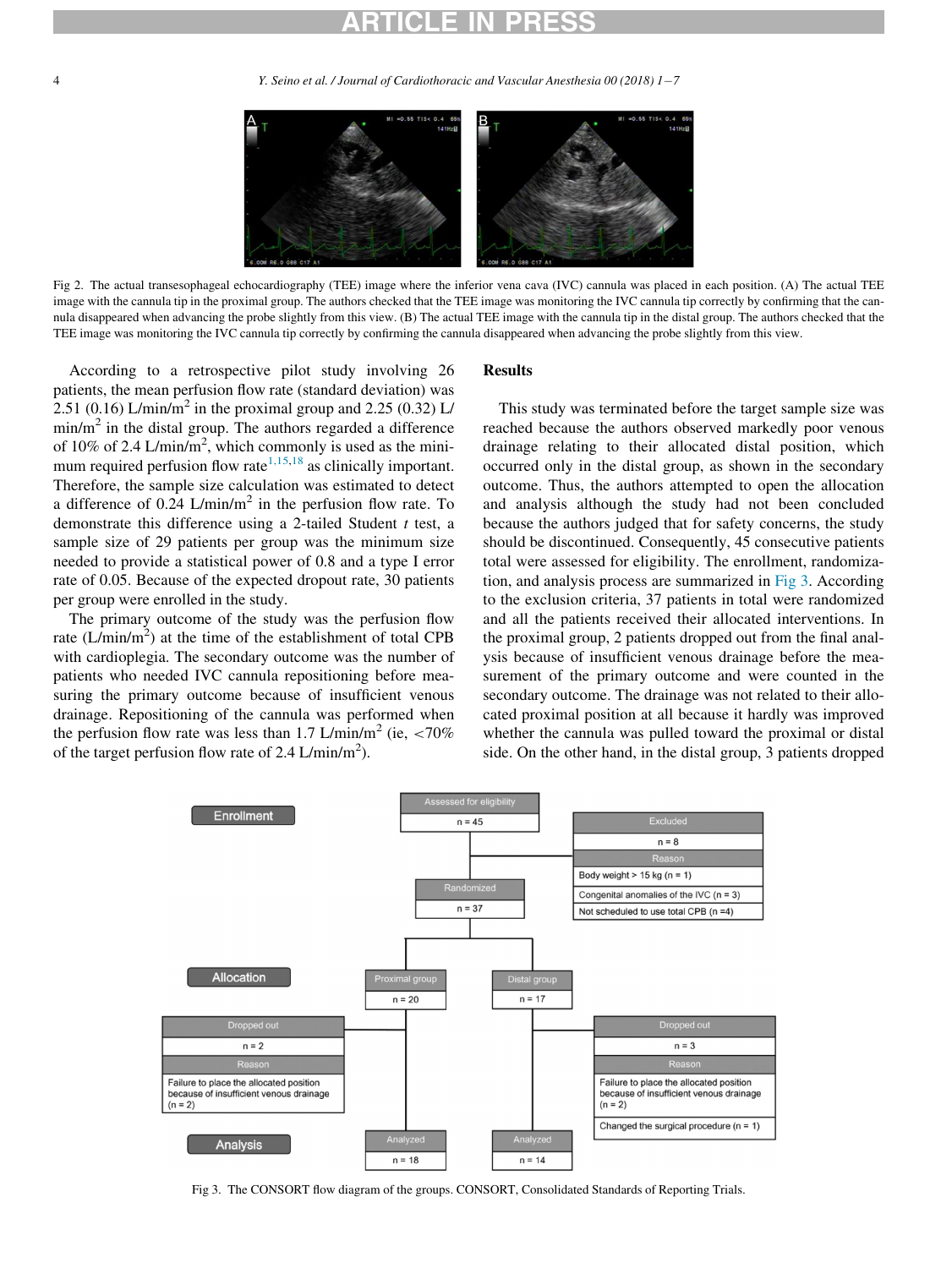### ICLE IN PRI

out from the final analysis. Two patients dropped out from the final analysis because of insufficient venous drainage before the measurement of the primary outcome and were counted in the secondary outcome. They needed to change the IVC cannula tip from the distal position and they were improved remarkably by pulling the IVC cannula to proximal. One patient dropped out because the surgical procedure was changed and there was no indication for total CPB with cardioplegia. Therefore, 18 patients in the proximal group and 14 patients in the distal group were analyzed finally. No significant differences were observed between the 2 groups regarding patients' characteristics ([Table 1\)](#page-4-0). The surgical and anesthetic data are shown in [Table 2,](#page-5-3) and the differences were not statistically significant between the 2 groups.

[Figure 4](#page-5-4) demonstrates that the mean perfusion flow rate, which was the primary outcome, was significantly greater in the proximal group than in the distal group (proximal group,  $2.55 \pm 0.27$  L/min/m<sup>2</sup>; distal group,  $2.37 \pm 0.20$  L/min/m<sup>2</sup>;  $p = 0.04$ ; statistical power was calculated to be 0.69 when type I error rate was set to 0.05). The number of patients who required repositioning of the IVC cannula before measuring the primary outcome, which was the secondary outcome, was 2 in both groups and was not statistically significant ( $p = 0.99$ ). However, the cause of the severe venous drainage defect was completely different between the groups. The defect observed in 2 patients of the distal group was related closely to their allocated distal position because it was improved notably when the cannula was pulled back toward the proximal side. On the other hand, contrary to the distal group, that of the proximal group was not related to their allocated proximal position at all because it hardly was improved whether the cannula was pulled toward the proximal or distal side. None of the patients showed any clinical signs of intraoperative or postoperative complications associated with CPB.

#### Discussion

In this prospective randomized study, the authors revealed that the IVC cannula tip placed proximal to the RHV orifice in children tends to produce a higher perfusion flow rate compared with a placement distal to the RHV orifice; this was the primary outcome. It is generally known that malpositioning of an IVC cannula in the RHV should be avoided for optimal perfusion, but there are no criteria regarding the optimal cannula tip position in the IVC. Therefore, the cannula tip generally is placed in the IVC near the RHV bifurcation level: either proximally or distally to the RHV orifice. Some reports indicate that the tip placed proximal to the RHV orifice is appropriate,  $24,25$ whereas another report suggested that the tip placed distally is appropriate. $^{26}$  $^{26}$  $^{26}$  Kirkeby-Garstad et al. reported that the IVC cannula placed deep in the IVC, which is approximately 7 cm distal from the RHV orifice in adults, was associated with poor venous drainage. $^{24}$  $^{24}$  $^{24}$  They observed poor venous drainage in 8 patients among the 143 included patients, and 5 of them had the cannula tip placed deep in the IVC. However, these studies involved adults and were not randomized, controlled, or double blind. Moreover, no previous study has investigated the positioning of the IVC cannula at the RHV bifurcation level in children. The position of the IVC cannula for obtaining optimal perfusion is particularly important in pediatric cardiac surgery. Surgical procedures often require bloodless fields; thus, bicaval venous cannulation using IVC cannulas is performed most often.<sup>[28](#page-6-10)</sup> To the authors' knowledge, this study is the first to investigate the optimal position of the IVC cannula, where more venous drainage can be obtained in children using a randomized, controlled, double-blind study. These results indicate that the tip placed proximal to the RHV orifice could be advantageous in producing higher venous drainage. This finding is new and has clinical applicability.

There are plausible mechanisms that support these results. Reports indicate that the proximal side of the RHV orifice in the IVC is less prone to a collapse in intravascular volume than the distal side because the muscular diaphragm protects against the collapse of blood vessels on the proximal side. $29,30$ Moreover, it also has been reported that the proximal side of the IVC, where hepatic venous flow enters, is enlarged anatomically. $31$  This is consistent with previous findings that suggest that the diameter of the proximal side of the IVC is larger than that of the distal side in healthy volunteers.  $32,33$ Based on these findings, there is a possibility that the IVC cannula tip placed proximal to the RHV orifice, which is larger and more resistant to collapse, may be less likely to cause position abnormality or stick to the vessel wall when the IVC collapses during CPB.

This study had some limitations. First, it was terminated before the calculated target sample size was reached. The authors judged that this study should not be continued from a safety perspective, considering the severe venous drainage defect relating to their allocated distal position that occurred only in the distal group, as counted in the secondary outcome.

<span id="page-4-0"></span>

| Table 1                        |  |
|--------------------------------|--|
| Demographic Data of the Groups |  |

|                                                                                               | Proximal Group $(n = 18)$ | Distal Group $(n = 14)$ | p Value |
|-----------------------------------------------------------------------------------------------|---------------------------|-------------------------|---------|
| Age (mo)                                                                                      | 12.6(11.7)                | 18.1(12.7)              | 0.22    |
| Male/female (number of patients)                                                              | 9/9                       | 4/10                    | 0.29    |
| Height (cm)                                                                                   | 68.7(12.0)                | 72.2(14.1)              | 0.45    |
| Weight (kg)                                                                                   | 7.1(2.7)                  | 8.0(3.2)                | 0.38    |
| Diagnosis (number of patients) ASD <sup>a</sup> / VSD <sup>b</sup> / TOF <sup>c</sup> / other | 2/8/3/5                   | 1/3/4/6                 |         |

NOTE. Values are mean (SD) or numbers of patients.

Abbreviations: ASD, atrial septal defect; TOF, tetralogy of Fallot; VSD, ventricular septal defect.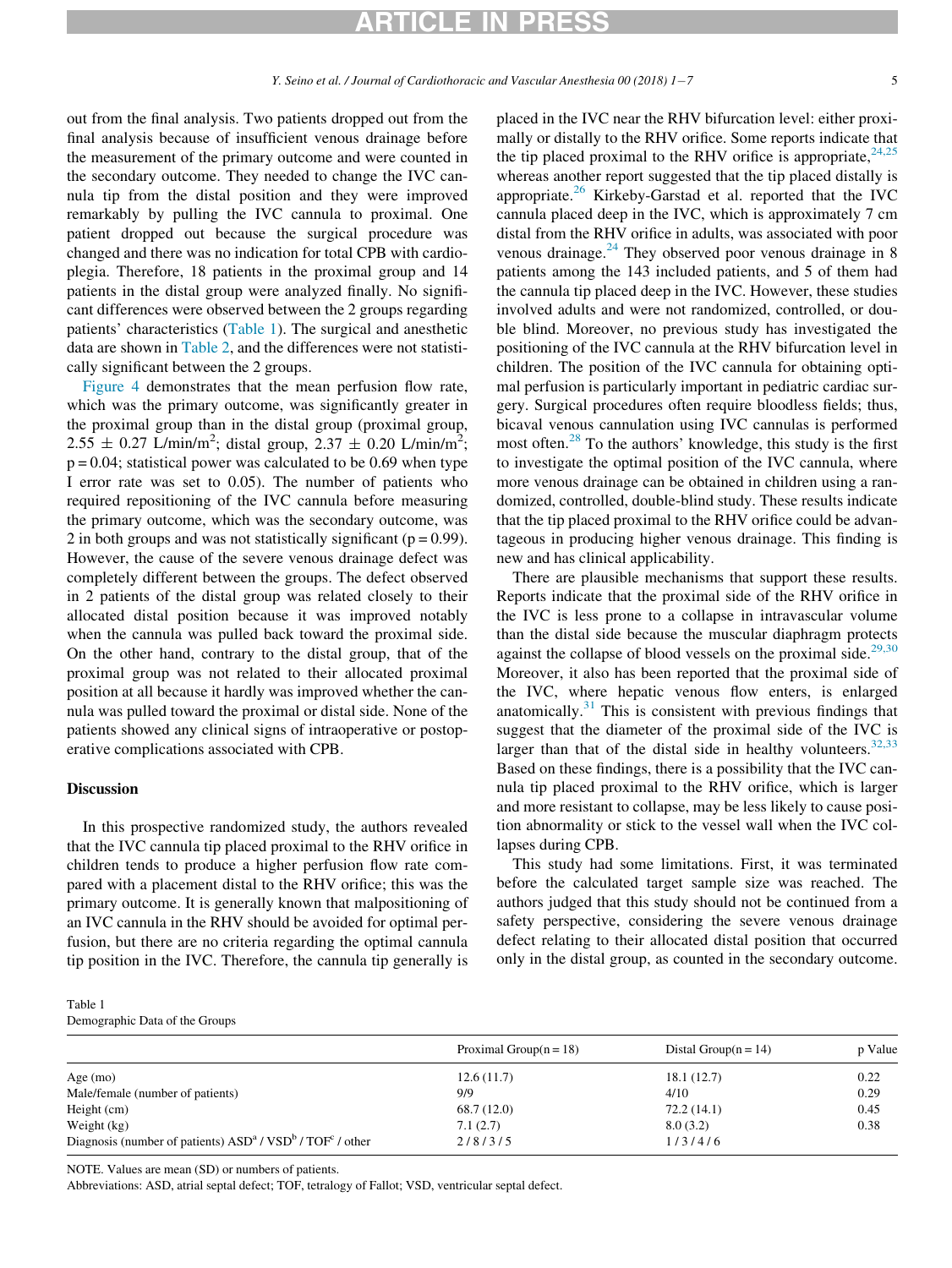6 Y. Seino et al. / Journal of Cardiothoracic and Vascular Anesthesia 00 (2018) 17

<span id="page-5-3"></span>

| Table 2                                    |
|--------------------------------------------|
| Surgical and Anesthetic Data of the Groups |

|                                        | Proximal Group $(n = 18)$ | Distal Group $(n = 14)$ | p Value |
|----------------------------------------|---------------------------|-------------------------|---------|
| Hematocrit $(\% )$                     | 29.4(2.5)                 | 31.1(2.4)               | 0.07    |
| Rectal temperature $(^{\circ}C)$       | 34.6(1.8)                 | 34.8(2.0)               | 0.41    |
| Esophageal temperature $({}^{\circ}C)$ | 33.1(3.0)                 | 33.8(2.1)               | 0.46    |
| Aortic cannula size (F)                | 10.5(1.7)                 | 11.1(1.3)               | 0.29    |
| $SVCa$ cannula size (F)                | 11.4(1.3)                 | 11.3(1.3)               | 0.74    |
| $IVCb$ cannula size (F)                | 14.9(2.0)                 | 15.4(1.8)               | 0.43    |
| $CPBc$ priming volume (mL)             | 236.1(46.2)               | 227.1(21.6)             | 0.51    |
| Initial dilution ratio $(\%)$          | 19.2(4.7)                 | 17.5(4.0)               | 0.28    |
| $CVP^d$ (mmHg)                         | 3.1(4.7)                  | 3.3(3.4)                | 0.91    |
| IVC diameter (mm)                      | 8.4(1.2)                  | 9.5(2.1)                | 0.07    |

NOTE. Values are expressed as mean (SD). Statistical significance was defined as  $p < 0.05$  using the 2-tailed Student t test for numerical data and the  $\chi^2$  test for categorical data.

Abbreviations: CPB, cardiopulmonary bypass; CVP, central venous pressure IVC, inferior vena cava; SVC, superior vena cava.

However, the authors were able to reveal a significant difference in perfusion flow between the proximal and distal groups with a statistical power of 0.7. Second, the authors used perfusion flow as an indicator to evaluate the optimal position of the IVC cannula. It has been reported that not only perfusion flow but also perfusion pressure is important for venous drainage. Thus, further study to evaluate venous drainage using perfusion pressure might be needed. However, because perfusion pressure is notably dependent on vascular resistance,  $^{18}$  $^{18}$  $^{18}$  the authors regarded perfusion flow as a more suitable indicator in this study. Third, the authors used straight cannulas without side holes. Temp et al. reported that straight cannulas tend to cause malposition compared to angled cannulas.<sup>[25](#page-6-7)</sup> The type of IVC cannula might have influenced the results. The authors believe that further studies that would evaluate various kinds of IVC cannula are needed. Finally, the authors could not rule out the effect of minor shunts such as an aortopulmonary fistula on perfusion flow of CPB, which occasionally is observed in children with congenital heart disease. However, these minor shunts were not detected in patients in this study before surgery, and there were no significant differences regarding patients' characteristics between the 2 groups. Therefore, the authors regarded these influences as minimal.

<span id="page-5-4"></span><span id="page-5-0"></span>

<span id="page-5-2"></span><span id="page-5-1"></span>Fig 4. The mean perfusion flow rate  $(L/min/m<sup>2</sup>)$  at the time of the establishment of total cardiopulmonary bypass with cardioplegia for the groups. Error bars represent the standard deviation. The mean perfusion flow rate in the proximal group was significantly greater than that of the distal group. \*p < 0.05.

#### Conclusion

The proximal positioning, compared with the distal positioning, of the IVC cannula tip was clinically superior in producing a higher perfusion flow in children. This result might help to determine the optimal cannula position in children.

#### Acknowledgments

The authors are immensely grateful to Shuichi Shiraishi, MD, PhD (associate professor, Division of Thoracic and Cardiovascular Surgery, Niigata University Graduate School of Medical and Dental Sciences, Niigata, Japan), Ai Sugimoto, MD, PhD (assistant professor, Division of Thoracic and Cardiovascular Surgery, Niigata University Graduate School of Medical and Dental Sciences, Niigata, Japan), Takeshi Saito, PhD, MS, and Chika Matsuya (Department of Clinical Engineering, Niigata University Medical and Dental Hospital) for their useful clinical suggestions. The authors also thank Takahiro Tanaka, PhD (assistant professor, Department of Quality Control, Niigata University Medical and Dental Hospital Clinical and Translational Research Center, Niigata, Japan) for guidance and advice regarding statistical analysis.

#### References

- 1 [Murphy GS, Hessel EA 2nd, Groom RC. Optimal perfusion during cardio](http://refhub.elsevier.com/S1053-0770(18)30949-2/sbref0001)[pulmonary bypass: An evidence-based approach. Anesth Analg](http://refhub.elsevier.com/S1053-0770(18)30949-2/sbref0001) [2009;108:1394–417.](http://refhub.elsevier.com/S1053-0770(18)30949-2/sbref0001)
- 2 [Mackay JH, Feerick AE, Woodson LC, et al. Increasing organ blood flow](http://refhub.elsevier.com/S1053-0770(18)30949-2/sbref0002) [during cardiopulmonary bypass in pigs: Comparison of dopamine and per](http://refhub.elsevier.com/S1053-0770(18)30949-2/sbref0002)[fusion pressure. Crit Care Med 1995;23:1090–8.](http://refhub.elsevier.com/S1053-0770(18)30949-2/sbref0002)
- 3 [Bastien O, Piriou V, Aouifi A, et al. Relative importance of flow versus](http://refhub.elsevier.com/S1053-0770(18)30949-2/sbref0003) [pressure in splanchnic perfusion during cardiopulmonary bypass in rabbits.](http://refhub.elsevier.com/S1053-0770(18)30949-2/sbref0003) [Anesthesiology 2000;92:457–64.](http://refhub.elsevier.com/S1053-0770(18)30949-2/sbref0003)
- 4 [O'Dwyer C, Woodson LC, Conroy BP, et al. Regional perfusion abnormal](http://refhub.elsevier.com/S1053-0770(18)30949-2/sbref0004)[ities with phenylephrine during normothermic bypass. Ann Thorac Surg](http://refhub.elsevier.com/S1053-0770(18)30949-2/sbref0004) [1997;63:728–35.](http://refhub.elsevier.com/S1053-0770(18)30949-2/sbref0004)
- 5 [Andersson LG, Bratteby LE, Ekroth R, et al. Renal function during cardio](http://refhub.elsevier.com/S1053-0770(18)30949-2/sbref0005)[pulmonary bypass: Influence of pump flow and systemic blood pressure.](http://refhub.elsevier.com/S1053-0770(18)30949-2/sbref0005) [Eur J Cardiothorac Surg 1994;8:597–602.](http://refhub.elsevier.com/S1053-0770(18)30949-2/sbref0005)